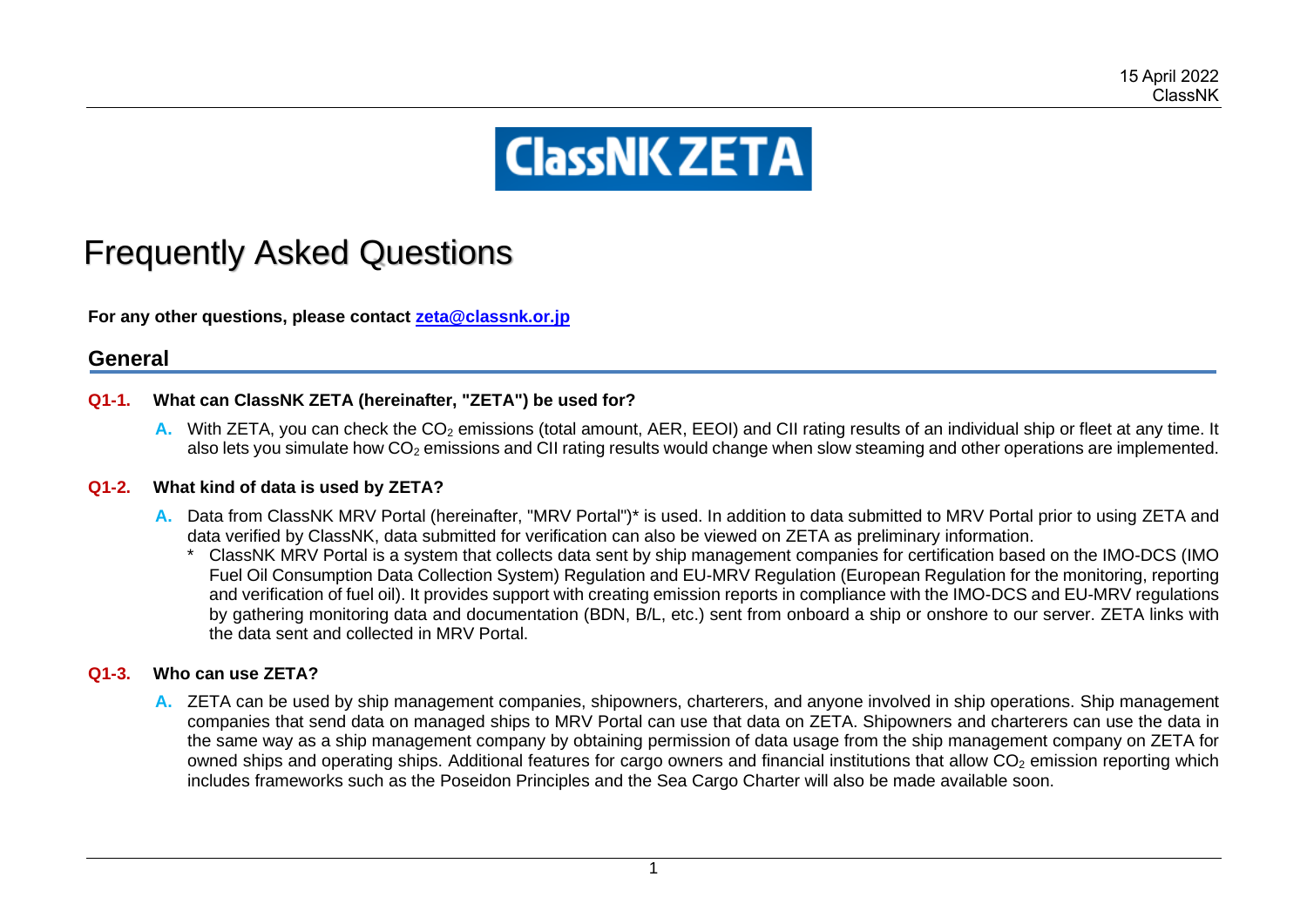- **Q1-4. As a ship management company, we submit data to MRV Portal. With the launch of ZETA, will data verification based on IMO-DCS and EU-MRV regulations be performed on ZETA instead of MRV Portal?**
	- **A.** Data verification based on the IMO-DCS and EU-MRV regulations will continue to be carried out on MRV Portal even after ZETA is in operation. ZETA is linked with MRV Portal, so any data submitted to MRV Portal can also be used in ZETA.
- **Q1-5. I use a classification society other than ClassNK to verify data under IMO-DCS and EU-MRV regulations. Can ZETA also be used for such ships?** 
	- **A.** ZETA can also be used for ships verified under IMO-DCS and EU-MRV regulations by a classification society other than ours. When doing so, the data will need to be submitted via MRV Portal.

#### **Q1-6. Is ZETA a cloud-based service?**

**A.** Yes. ZETA can be used on an internet browser without the need to install any other software. Although ZETA can be used in any location or environment, please appropriately manage your access ID (e.g., log out after you are done). In addition, since this cloud-based service manages data in a multiplexed manner, the service can continue to be used in the event of a failure due to a disaster, etc. by automatically switching to a server in another region.

# **Features**

#### **Q2-1. What are the features of ZETA?**

**A.** ZETA has four main features: Vessel Monitoring, Fleet Monitoring, Simulation, and Periodical Report.

#### **Q2-2. What is the Vessel Monitoring feature for?**

**A.** This feature allows you to check CO<sub>2</sub> emissions and CII rating results of individual ships at any time. In addition to displaying the current CO<sub>2</sub> emissions and CII rating results, it can also forecast annual CO<sub>2</sub> emissions and CII rating results to help consider necessary measures.

#### **Q2-3. What is the Fleet Monitoring feature for?**

**A.** This feature allows you to check CO<sub>2</sub> emissions and CII rating results of a fleet at any time. You can check the CO<sub>2</sub> emissions of responsible fleet and the entire company's progress with  $CO<sub>2</sub>$  reduction at any time.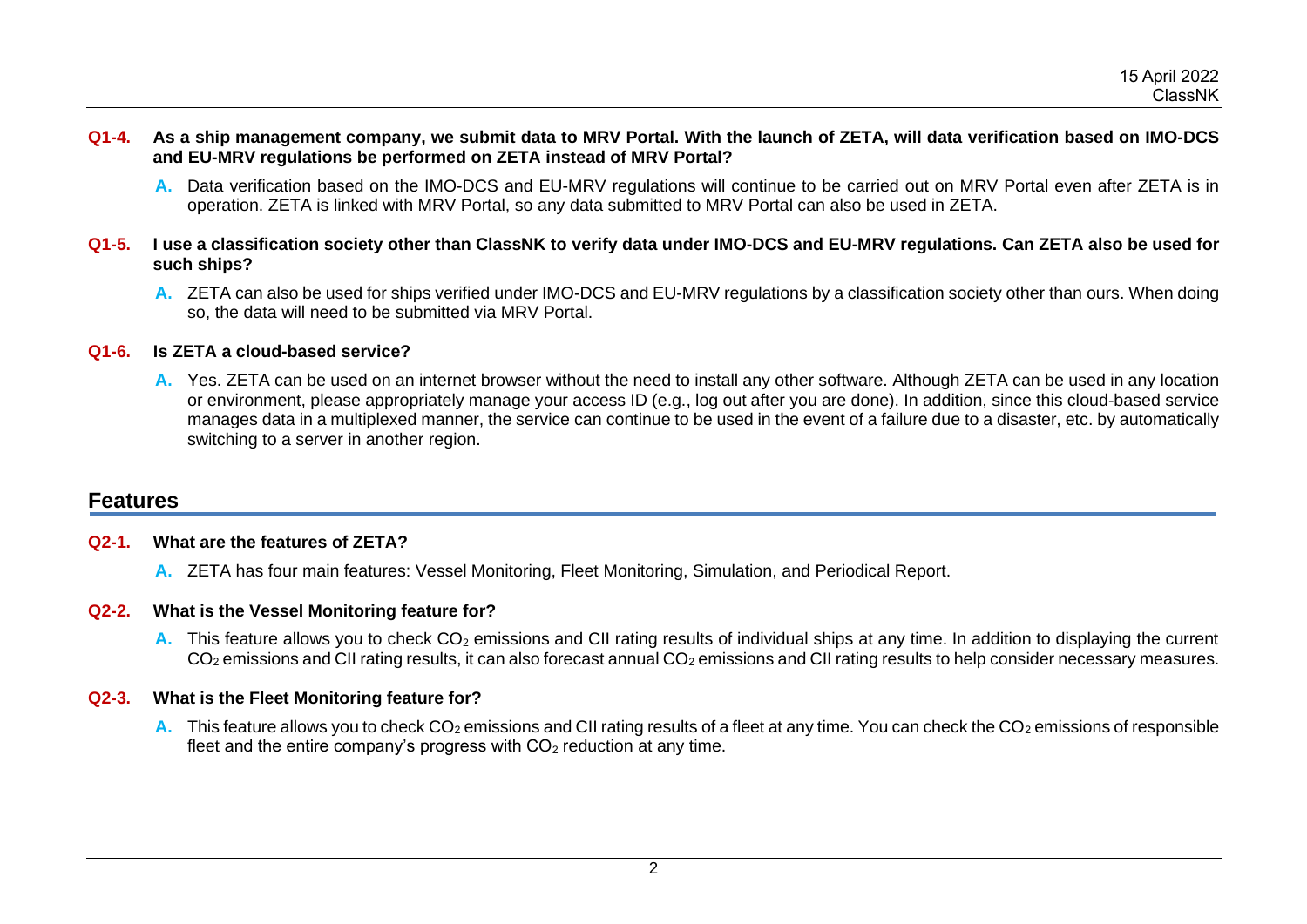#### **Q2-4. What is the Simulation feature for?**

**A.** This feature allows you to simulate how future CO<sub>2</sub> emissions and CII rating results would change for an individual ship or fleet when implementing slow steaming, installing energy-saving add-ons, or switching fuels. Various simulations enable users to consider measures for reducing  $CO<sub>2</sub>$  emissions.

#### **Q2-5. What is the Periodical Report feature for? Is there a designated report format?**

- A. This feature allows you to output CO<sub>2</sub> emissions as a report by voyage, cargo, ship, fleet, etc. In the future, it will also allow you to meet the reporting needs of various stakeholders, such as financial institutions, cargo owners and insurance companies. The report is output in A4 size and PDF format.
- **Q2-6. Can ZETA also be used for frameworks related to CO<sup>2</sup> emissions reporting, such as the Poseidon Principles (for financial institutions and marine insurance) and the Sea Cargo Charter?** 
	- **A.** We are currently developing features that can be used for these frameworks and plan to implement them during 2022.

#### **Q2-7. How often is ZETA updated (or upgraded)? Are there any plans to add new features in the future?**

**A.** Modifications to ZETA will be implemented every two weeks. We will also continue to incrementally implement new features based on customer requests and needs.

# **Method of use**

#### **Q3-1. How do I start using ZETA?**

**A.** To start using ZETA, you must apply from [here.](https://classnk.jotform.com/220730209316446) After applying, a password for ZETA will be issued to the email address you provide.

#### **Q3-2. Are IDs and passwords issued for each company?**

**A.** IDs and passwords are provided for each individual, but multiple users can use the service by having a representative user register first (an individual name is required, but a departmental representative e-mail address, etc. can be used) and then register sub users afterward.

#### **Q3-3. How many sub users can register? Can they use the service at the same time?**

**A.** There is no limit to the number of sub users that can register. Each sub user can use the service at the same time.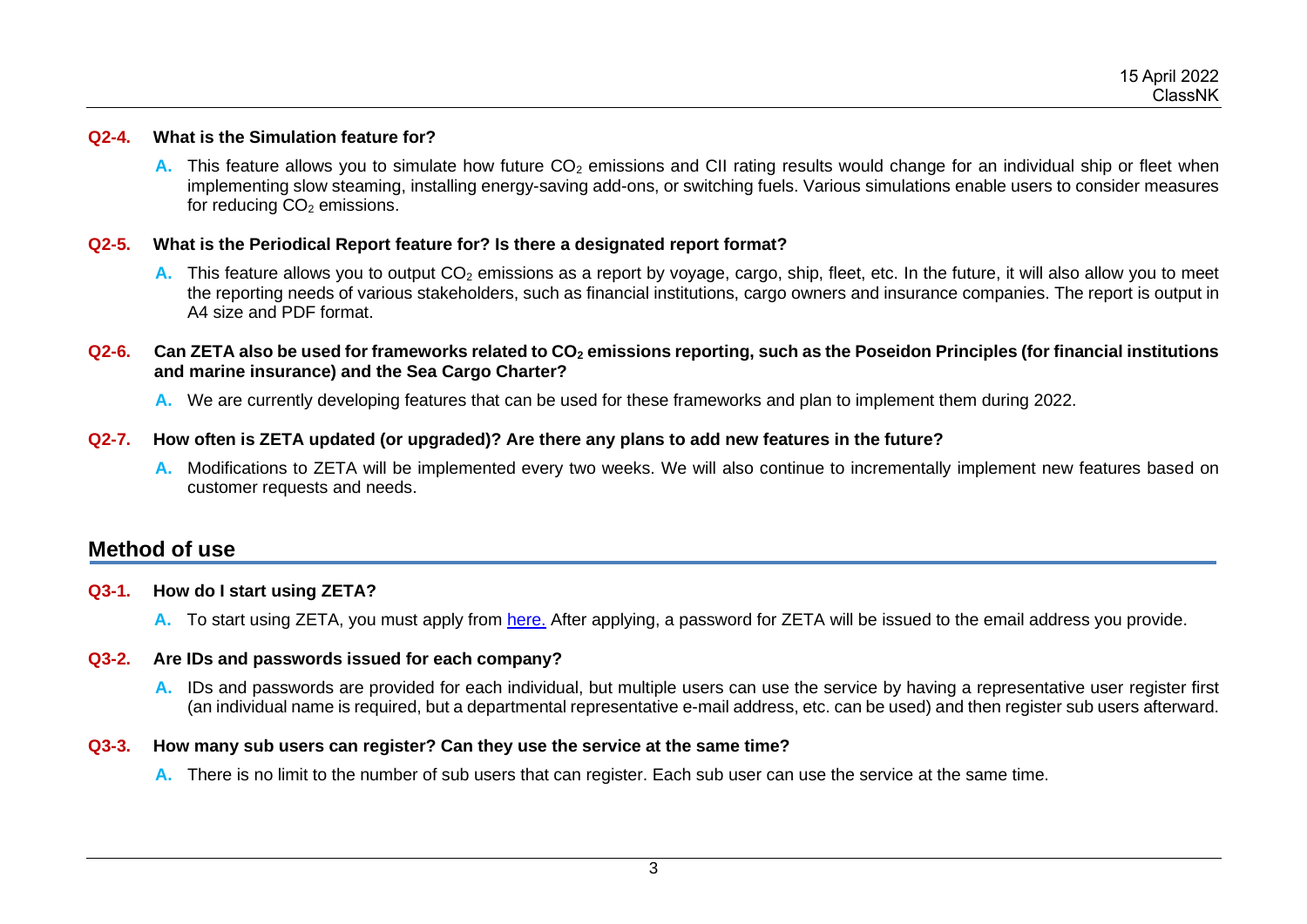- **Q3-4. Is it necessary to report suspension of use if there is a change in management of a ship currently using ZETA or if it is sold/scrapped?**
	- **A.** You must contact us for each ship that will stop using the service. You will still be able to view data from the period of use even after suspension.
- **Q3-5. I currently use MRV Portal. Can I use ZETA with my MRV Portal ID and password (ID and password of the ClassNK Web Service Portal)?**
	- **A.** Unique ID and password for ZETA are provided. Upon completion of the application of ZETA, a password will be provided to the e-mail address (ID for ZETA) identified in the ZETA application form.

# **Pricing**

#### **Q4-1. How much does it cost to use ZETA?**

- **A.** ZETA comes with "Basic Functions" and "Advanced Functions".
	- Basic Functions Throughout 2022, the service will be available as a trial usage period free of charge regardless of the number of sub users. (Pricing for 2023 and beyond will be announced at a later date.)
	- Advanced Functions Pricing for Advanced Functions to be implemented subsequently after the release of ZETA will be announced separately.

#### **Q4-2. Can I stop using ZETA at any time? If so, is the fee refundable?**

**A.** ZETA users may terminate their use of the service by notifying ClassNK at least one month in advance. However, please note that fees already paid will not be refunded. (You will be asked to agree to the Terms of Use when you apply for the service.)

# **Data content and handling**

#### **Q5-1. How accurate is the data displayed?**

**A.** ZETA's monitoring features generally use data submitted to MRV Portal by customers, therefore it is impossible to give a general answer as it depends on the accuracy of the submitted data. Conversions of CO<sub>2</sub> emissions are based on international standard values, and the number of digits after decimal points is displayed according to general notation.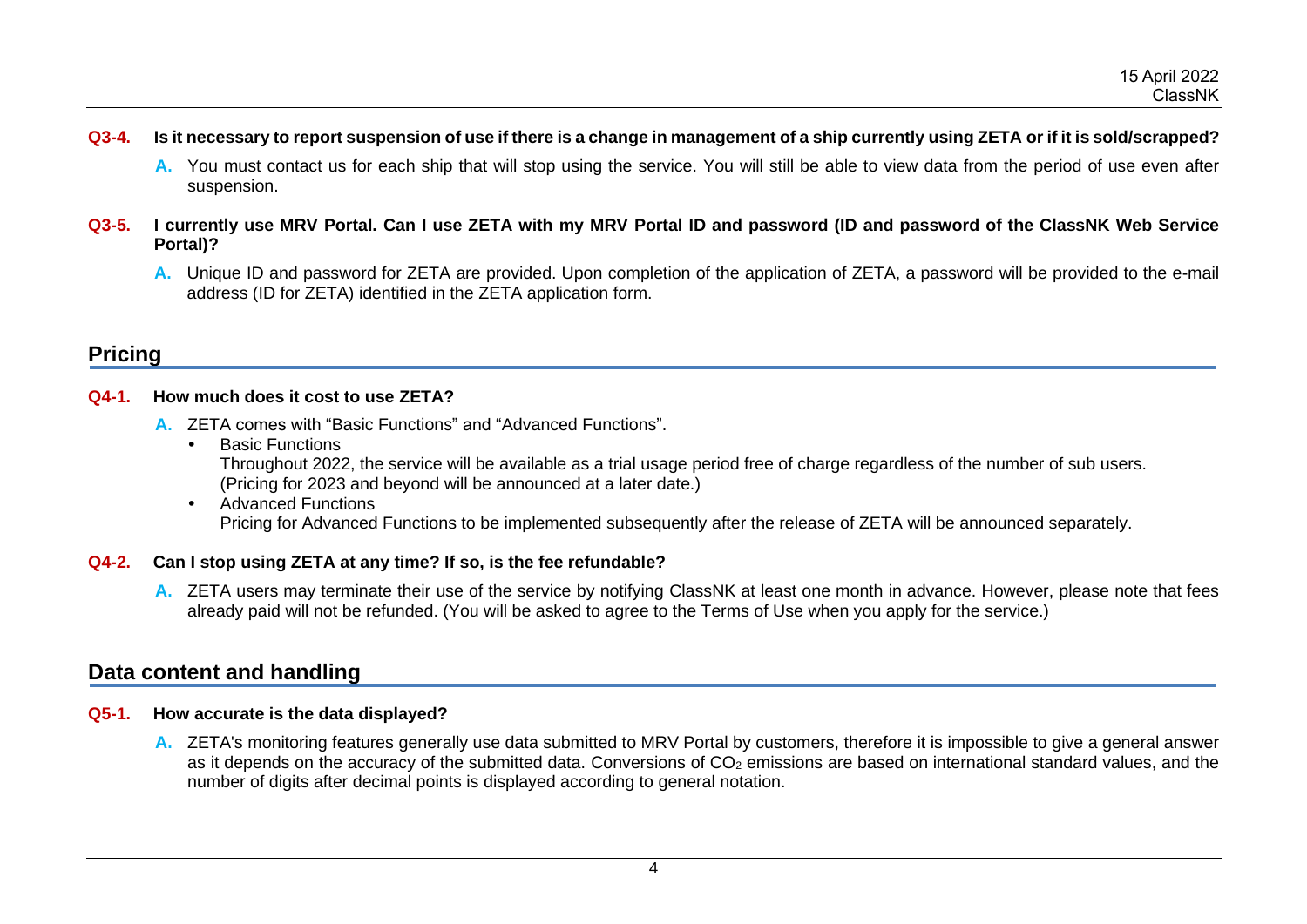#### **Q5-2. Can displayed data be downloaded?**

**A.** Data displayed in ZETA can be downloaded in PDF format. Downloads in CSV and Excel format will be supported in the future.

#### **Q5-3. Are emission amounts displayed in terms of GHG (CO2, CH4, N2O)? Is it possible to calculate NOx and SOx?**

**A.** The emissions displayed in ZETA are currently limited to CO<sub>2</sub> only. For other GHGs such as CH<sub>4</sub> and N<sub>2</sub>O, we plan develop calculation/display support on ZETA when a unified framework including GHG conversion factors is agreed upon internationally. NOx and SOx emissions depend on the operating conditions of the engine and the sulphur content in the fuel oil, respectively, so they cannot be calculated on ZETA at this time.

#### **Q5-4. Is it possible to calculate CO<sup>2</sup> emissions over the entire fuel life cycle, in addition to CO<sup>2</sup> emissions on board?**

**A.** At this time, ZETA cannot calculate CO<sub>2</sub> emissions over the entire fuel life cycle. Please contact [zeta@classnk.or.jp](mailto:zeta@classnk.or.jp) for calculation and verification of  $CO<sub>2</sub>$  emissions throughout the fuel life cycle. We will support such requests case-by-case.

#### **Q5-5. Is the data displayed by ZETA from January 1st? Is it possible to aggregate the data in the middle of the year?**

**A.** The standard display is from January 1st, but you can set the range for display and aggregation as desired.

#### **Q5-6. I currently submit data to MRV Portal. Do I need to submit it again when using ZETA?**

**A.** If you have submitted data to MRV Portal, you do not need to resubmit it to ZETA. ZETA is linked with MRV Portal, so if you submit the data to MRV Portal, you can also use it with ZETA.

#### **Q5-7. Will I be notified if there is missing data?**

**A.** There is not currently a notification feature for missing data. Missing data may cause errors in the displayed content.

#### **Q5-8. We are a ship management company. How do we receive permission of data usage applications from shipowners and charterers for our managed ships?**

**A.** Shipowners and charterers apply for data use on ZETA by specifying the IMO number of the ship for which they wish to use the data and the period for which they wish to use it. The application will be sent to the e-mail address of the ship management company registered with ZETA, and use of the data will be approved after confirming the applicant, ship, and period. Once the application is approved, the applicant can use the data in the same way as the ship management company.